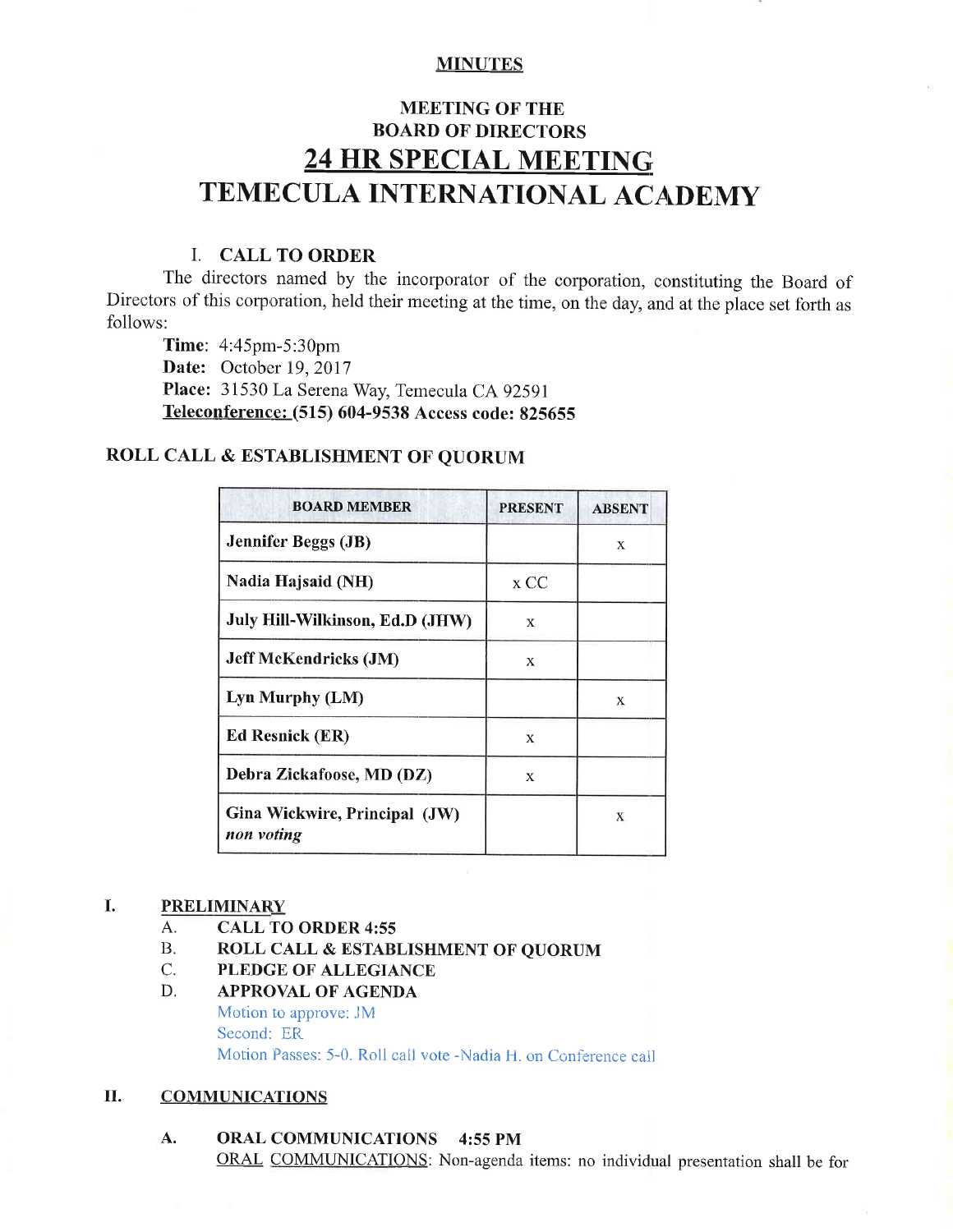more than three (3) minutes and the <u>total time for this purpose shall not exceed fifteen (15)</u> minutes. Ordinarily, Board members will not respond to presentations and no action can be taken due to California's public meeting laws. However, the Board may give direction to staff following a presentation

# IIL CONSENT ITEMS

All matters listed under the consent agenda are considered by the Board to be routine and will be approved/enacted by the Board in one motion in the form listed below. Unless specifically requested by a Board member or a member of the public to be removed frorn the Consent Agenda for discussion, there will be limited or no discussion of these items prior to the Board votes on them. The President recommends approval of all items on the consent agenda.

A. NONE

# IV. ITEMS SCHEDULED FOR DISCUSSION, UPDATE AND/OR ACTION

A. DISCUSSION and ACTION - Approval for Principal, Board Member to travel out of state for Social and Emotional Learning Conference. Funding can be used from the grant, and was built into the original budget. The cost is  $$6,000$  up to 3 people - curriculum up to three years and network for one year Flights are \$500 for tickets

\$140 each for hotel

Transportation to airport/ Meal allowance  $-$  TBD

Motion to approve: JHW Second: ER Motion Passes: 5-0 Roll Call Vote. Nadia H. on Conference Call.

B. DISCUSSION AND ACTION - Discussion and action on school security camera proposal by TWSD. New security system and cameras for our office area. Board members and principal met with TVUSD M&O staff. Wifi cameras are not an option for TVUSD schools for security reasons. We need hardwired cameras, and a separate server. Different options are being looked at for placement of server, access to viewing, and ownership of cameras. The current quote is  $$5,847$  for three cameras and a server as a capital investment that would belong to TIA if we leave the current location.

Motion to approve 3 cameras and server within TIA budget, and wiring and installation funded by TVUSD as part of the permanent structure.

Motion to approve: JM Second: ER Motion Passes: 5-0 Roll Call Vote. Nadia H. on Conference Call

#### V. CONCLUSION OF THE MEETING

- A. BOARD COMMENTS
- B. NEXT MEETING: Regularly scheduled Board meeting a. Nov 1, 2017
- VI. ADJOURNMENT at 5:23pm